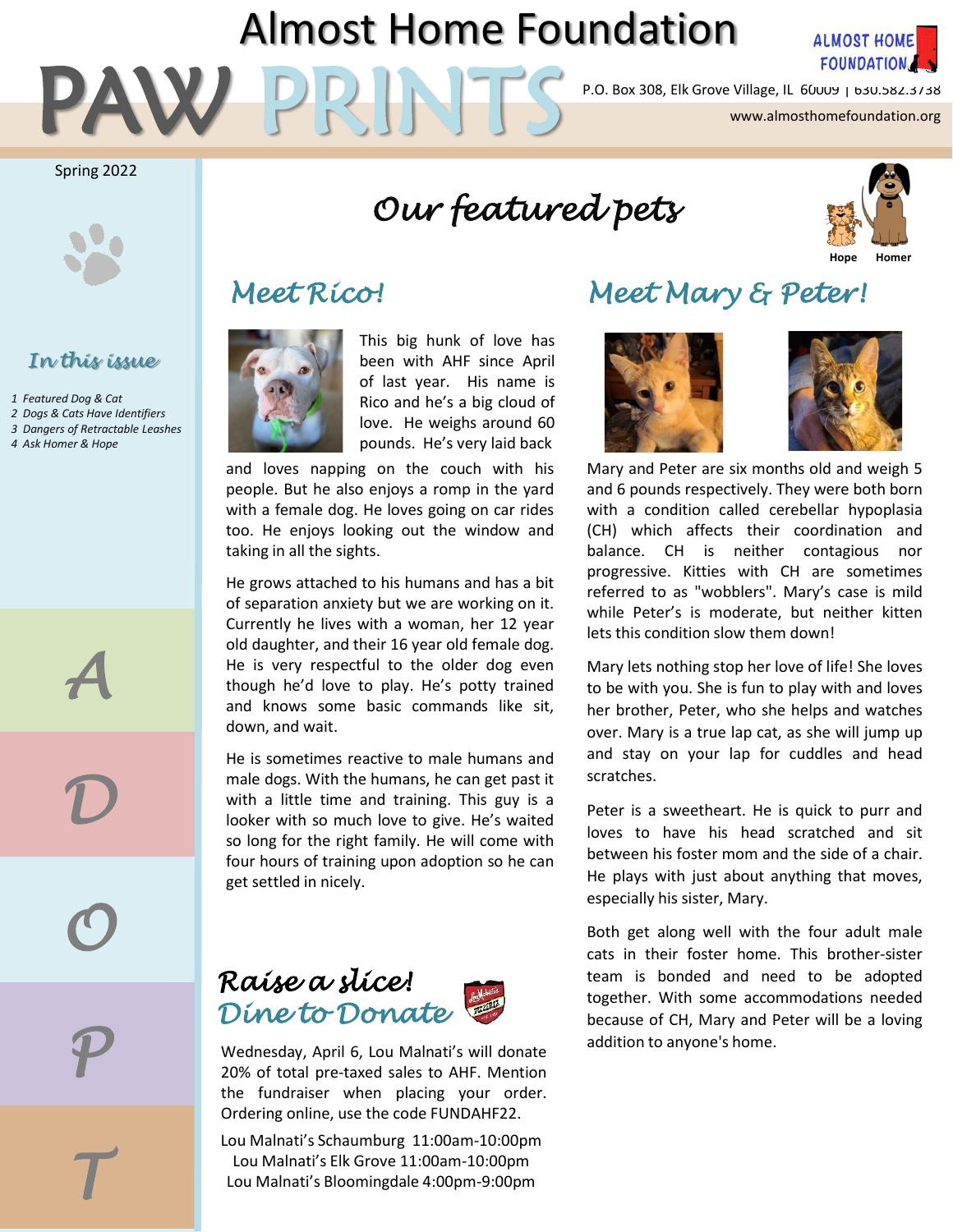## *Dogs and cats have identifier as unique as human fingerprints*

If you were a contestant on a TV quiz show and were asked what body part on a dog or cat is as unique as a human fingerprint, you might say their paws. While it's true that cats and dogs might have dominant paws, like humans are right or left-handed, dog and cat paw prints are not unique to the individual animal.

Nope, the parts that are unique are those annoying, wet noses that are always being stuck into places they ought not be and that leave messes all over your windows. They are as unique to the individual animal as fingerprints are to humans. Every cat's nose has its very own pattern of bumps and ridges. Each dog's nose has its own ridges and creases. These are permanent. If you have a record of them, you can use them to identify your animal should he get lost or stolen and then be found.

And how might you get a record of your pet's nose print? If you query the subject on the internet, you'll find a few companies that sell kits for making nose prints. They'll send you the kit with instructions on how to make the prints. One example is by taking a photo of your pet's nose with your mobile device. There are nose print stamp pads. With some you can send the prints you make to the company that sent the kit and get a jewelry design of kitty's nose print. If you want to create your own print of your pet's nose, you can find instructions and lists of materials needed for the job on the internet. You can even find demonstrations on You-Tube of how to do it. There is one trick required for all methods and it may be the hardest part of the job: you have to keep your pet still while you are making the impression of his nose. Good luck!

What an interesting concept, too, if nose prints can be applied to the serious business of identifying pets as belonging to you. If scans could be used to record your pet's nose, it would be a quicker and less expensive process than microchips. Microchips are the current universal method of identifying animals. However, over time microchips may move around in the animal's body. They can degrade. That said, currently there is no universal system for registering pet's noses. But there are companies working on it.

So now that the secret is out about the amazing uniqueness of pets' noses, will we turn to using them as the universal system of identification? If you can take an accurate photo or scan of your pet's nose and post it on an app with a description of your pet, someone who sees a dog or cat wandering the streets looking lost could check the app to see if there's a match.

The technology has already been invented! The nose print is already being used for some applications in China, South Korea, and Canada. Many kennel clubs recognize nose prints as an accurate means of identifying dogs. The technology and app are available in some parts of the U.S. but not widely used yet. More facts and detailed information on all aspects of the use of nose prints can be had on the internet. Looking forward to when this recognition system will spread around the country.



*VFW 9284 400 E Devon Avenue Elk Grove Village April 23rd Check in: 6:15 pm Bingo: 7:00 pm* 

*Win a game, get a prize!, Raffle Prizes & 50/50 Desserts and snacks at nominal cost, cash bar Bingo cards sold separately*

*\$20 pre-registration before April 23rd at: [www.almosthomefoundation.org](http://www.almosthomefoundation.org/)*

*\$25 cash or check at door*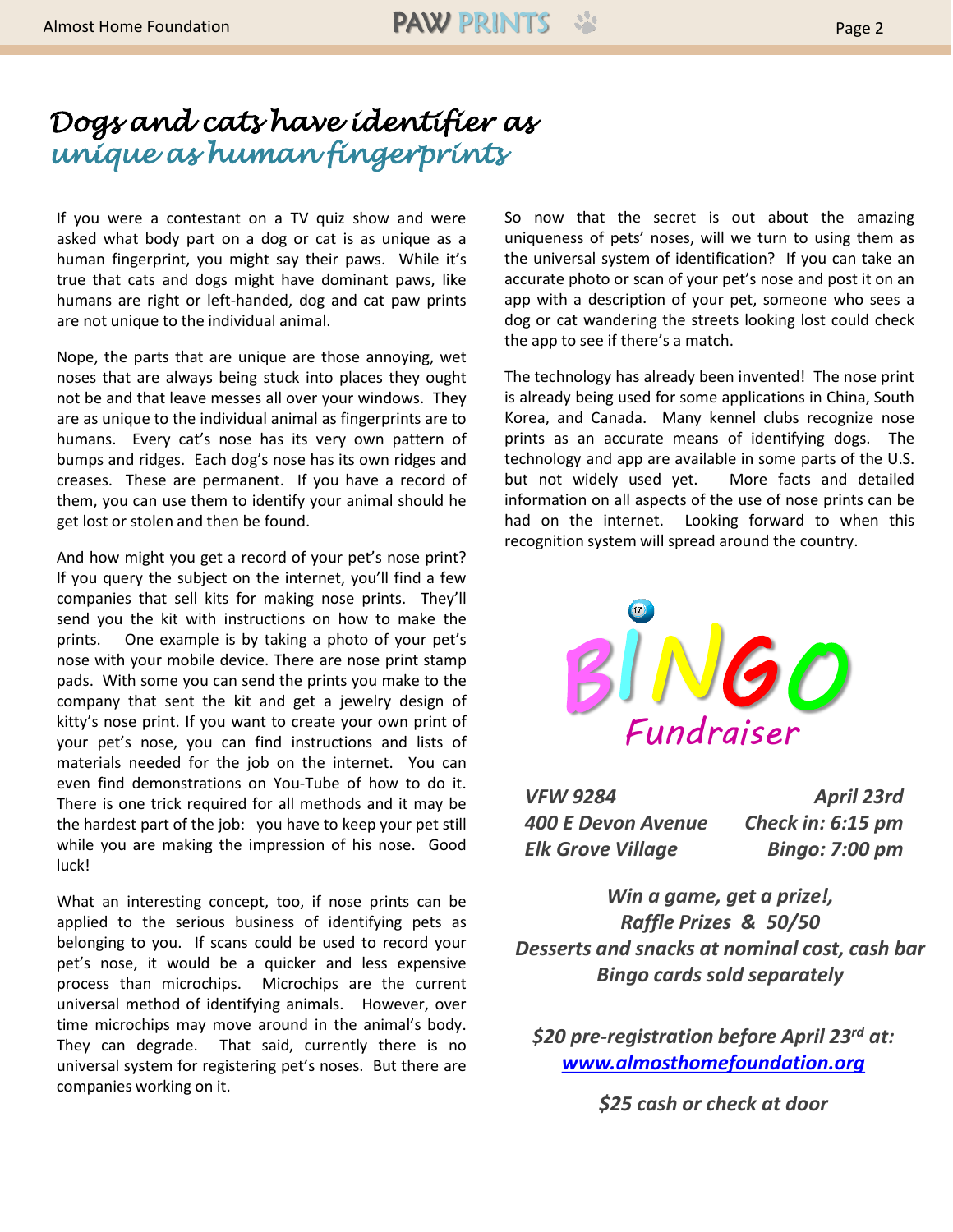

Retractable leashes are wildly popular and are sold at every pet store and are available online. People often buy them because they think they will give their dogs freedom to poke around on walks. Unfortunately, there exist more dangers than up sides. Even Consumer Reports reported on the dangers of retractable leashes. So please think twice before buying one for your dog.

**They may malfunction over time.** Due to wear and tear on the leash, the cord can become stuck or refuse to retract. This can cause a lot of jerking to you and your pet, as well as become a tripping hazard.

**The leash handle is bulky.** This allows the handle to easily be pulled out of the person's hand and frightening your pet as it comes hurling toward them. It can cause injury to the pet if it hits them, or the loud sound could alarm your pet, causing them to run away.

**The thin cord can easily break, tear or fray.** If the pet on the other end is quite powerful and takes off running full speed, the cord can snap. This might put the dog in danger. It could also injure the person walking them as the cord comes snapping back toward their body and face. Also, the constant retracting on the cord can cause it to rub on the handle, creating frays which can eventually tear.



Originally it was thought that Egyptians domesticated the cat, but in 2004 French archaeologists discovered a 9,500 year old cat grave in Cyprus. This makes this the oldest known pet cat and it predates Egyptian art about cats by over 4,000 years!

The tallest dog in the world ever was a Great Dane named Zeus. Measured at 44 inches tall in 2011, he's the current Guinness World Record holder.

**The length allows pets to be put in dangerous situations.** Retractable leashes can extended up to 26 feet, which allows the dog to wander far enough to make contact with another dog or person, as well as wander into the street or traffic.

**The jerking stop of the leash can cause injuries.** Once the leash has run out of cord, or the person hits the stop button on the handle, it results in a sudden jerk that can cause neck wounds, lacerations to the trachea, as well as injuries to the spine.

**The cord can cut, burn or even amputate the walker.** If the walker gets tangled in the cord or grabs it while its retracting or reeling out, serious injuries can occur.

**It is a tripping hazard.** The cord can easily get tangled around the person's feet, or can pile up if your pet decides to suddenly stop and the cord is completely extended, which results in a giant tripping hazard.

**Doesn't teach proper leash walking skills.** Retractable leashes teach pets it is okay to pull while on the leash, since it allows them to extend the leash.



*Deadline for ordering May 15th*

*ORDERS AVAILABLE ONLINE AT: [http://AHF.fpfundraising.com](http://ahf.fpfundraising.com/)*

**Orders shipped to your door for a small fee Orders do not begin to ship until April 1st**